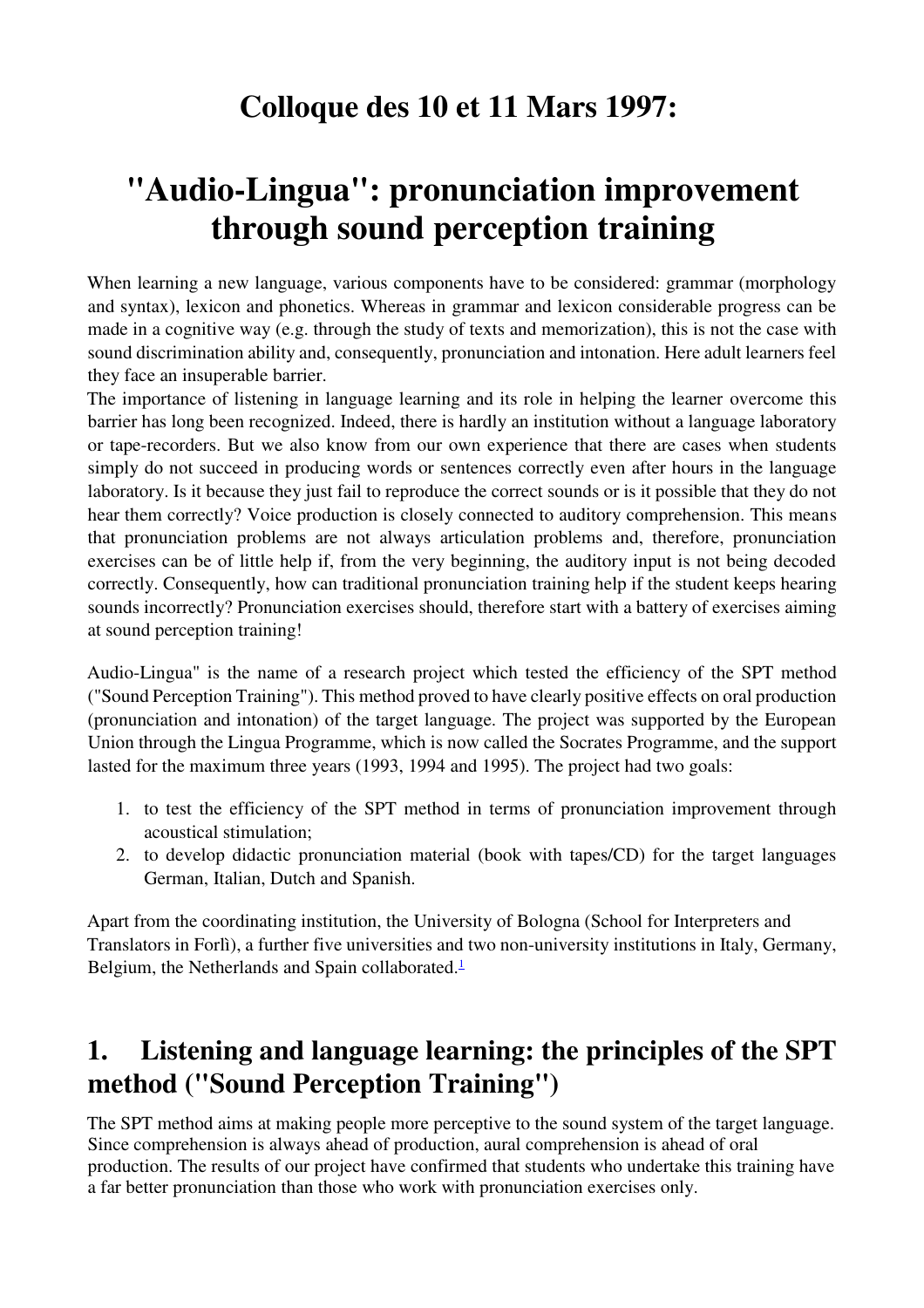Alfred Tomatis, the French specialist in ear, nose and throat diseases, carried out research on sound perception mechanisms in the 1950s. He compared voice spectra (spectrograms) with listening curves (audiograms) and found a close correspondence between the distribution of Hz-frequencies<sup>2</sup> for hearing and production. Those frequencies which could not be perceived by the ear were also missing in the voice spectrum<sup>3</sup>[.](http://crim.inalco.fr/recomu/colloque/#note3) For a non-defective ear this means that there is an automatic selection in the registration of auditory input, which is revealed in the quality of voice production $4$ . The auditory selection can be **voluntary**, for example when we succeed in understanding someone in a very noisy environment (where, if one measured it, the volume of the noise might be higher than the voice we are trying to understand)<sup>5</sup>[.](http://crim.inalco.fr/recomu/colloque/#note5) The auditory selection can also be **habitual**, for example, a mother might sleep through all kinds of noises, but when her baby merely whimpers, she is immediately wide awake. Someone else might not even be aware of this sound because they do not attach any meaning to it.

One encounters the same phenomenon of selective hearing when learning a foreign language. Our auditory system for languages is strictly connected to the specific language(s) we are brought up with: namely, our mother tongue or, in the case of bilinguals, our "parent" or "caretaker" tongue $(s)$ <sup>6</sup>. Tomatis calculated "envelope curves" for different languages, which show the characteristic mean frequency spectrum of a language<sup>2</sup>[.](http://crim.inalco.fr/recomu/colloque/#note7) Other scientists, such as Delattre, made similar calculations and compared differences in vowel formants in various languages<sup>8</sup>[.](http://crim.inalco.fr/recomu/colloque/#note8) Certain foreign language sounds which do not exist in one's mother tongue are heard and interpreted in the closest way they come to these sounds in the listener' own native language sound inventory. This substitution strategy is one of the main reasons why the learners of a foreign language speak the language with a "foreign accent". Often, they do not even realize this: their mental decoding mechanism does not react to certain unfamiliar foreign language sound systems.

Young children do much better than adults in terms of phonological development. When acquiring more than one language at a time, they have no "foreign accent" in any of the languages. Adult learners (learners in the so-called post-critical phase, from puberty onwards) have great difficulties with new sound systems. In fact, in other areas, such as grammar or vocabulary, it has been shown that older learner[s](http://crim.inalco.fr/recomu/colloque/#note9) do better because of their use of cognitive skills<sup>9</sup>[.](http://crim.inalco.fr/recomu/colloque/#note9) In pronunciation, cognitive help is useful only up to a certain degree (e.g. through visualization of the speech organs, melody curves, verbal description of the production of certain sounds).

Correct pronunciation can only rarely be achieved automatically or by mere imitation. Adult learners already have fossilized listening habits and not everything which is heard can be reproduced correctly because the sounds of the foreign language pass through a filter which consists of the sound inventory of the mother tongue<sup>[10](http://crim.inalco.fr/recomu/colloque/#note10)</sup>[.](http://crim.inalco.fr/recomu/colloque/#note10) The language laboratory is of limited use if students are not able to hear correctly, i.e. if they are not able to discern unfamiliar sound patterns. New listening and hearing habits have to be developed in order to improve productive competence. These new listening models can then control and correct one's sound production and train the speech apparatus.

As a result of the above-mentioned differences in language perception, a speaker of one language will not necessarily perceive and decode all the phonological input from another language, and, consequently, will not be able to encode it into oral production either. For example, the German phoneme /ö/ (as in "böse") does not exist in many languages and is often substituted by the sound which comes closest to it in the learner's own language through the generalisation of sound patterns: either /e/ ("bese") or /o/ ("bose"). Indeed, differentiation tests<sup>[11](http://crim.inalco.fr/recomu/colloque/#note11)</sup> [h](http://crim.inalco.fr/recomu/colloque/#note11)ave shown that a large number of students who make errors in this kind of speech production cannot easily differentiate the sound when presented acoustically. The same is true for other sounds or sound combinations which the learner is not familiar with. Another example is the English fricative [—] as in "father". Germans frequently have problems with this sound and substitute it with a sound from their own sound inventory - [z] or [t] - which comes close to it:.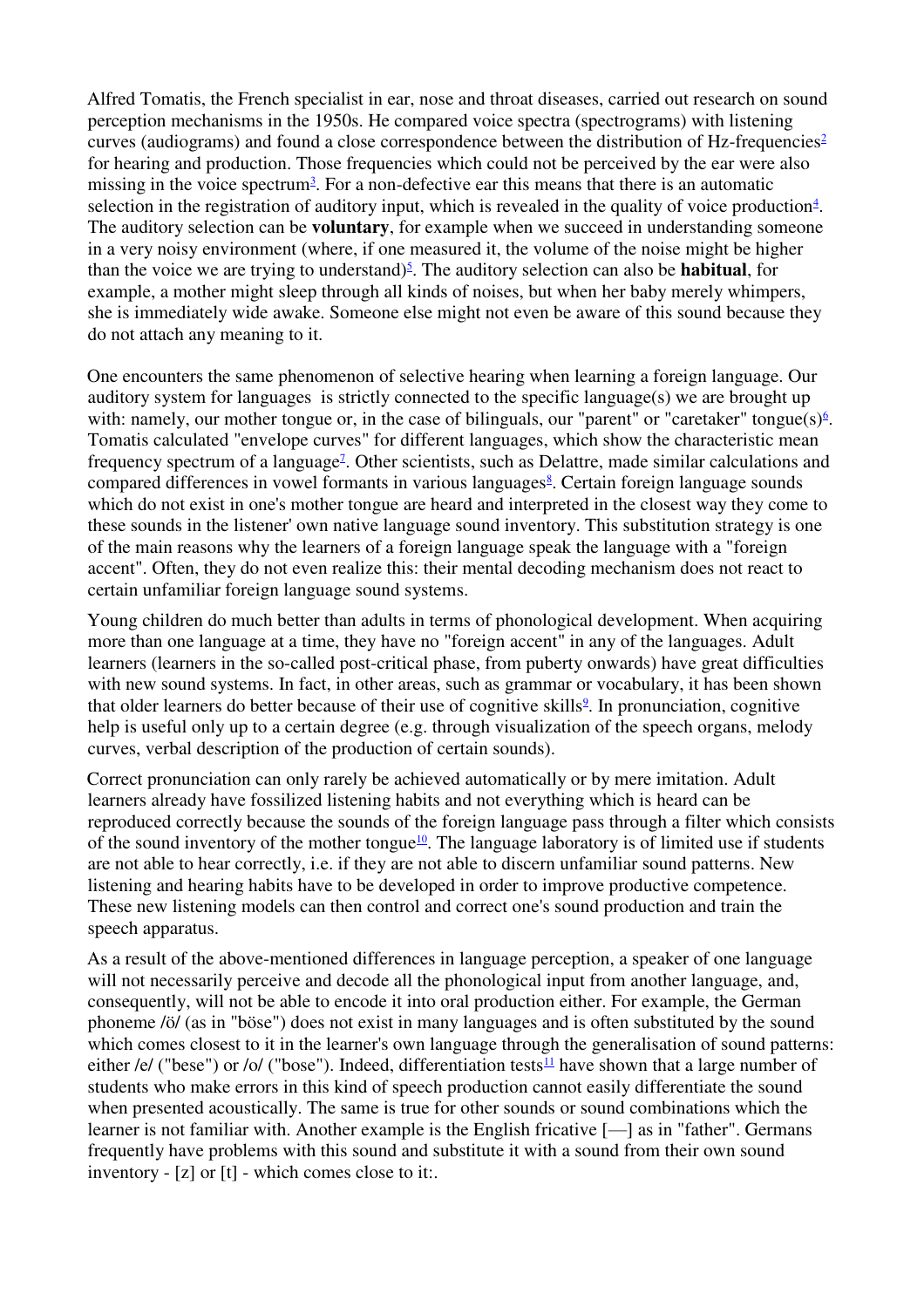

Tomatis developed an electronic instrument (which he called "electronic ear") that helps to stimulate sound perception capability and thereby increase the amount of perceived information. Improved sound perception leads to an improvement in listening ability, to a better comprehension of the language in general and better language production (e.g. pronunciation), i.e. language learning is facilitated. The electronic ear educates the automatic auditory selection mechanism and trains the ear to react in order to perceive unfamiliar sound patterns. In this way, it modifies one's way of hearing and hence one's way of speaking. This instrument, is called "Sound Perception Trainer" or "SPT" [a](http://crim.inalco.fr/recomu/colloque/#note12)nd completed with sound-sources (microphone, tape player) $\frac{12}{2}$  $\frac{12}{2}$  $\frac{12}{2}$  and special headphones.

### **2. Modifications of sound by the SPT instrument**

The training, as developed by Tomatis, re-educates the ear's organs so that the innate listening abilities are stimulated. This occurs by means of the electronic modification of the sound and sound transmission. The SPT can be programmed either individually or for homogeneous groups in accordance with the following four modifications:

#### **2.1 Filtering**

For the pure recognition of vowels, only the main formants (the lower formants) are important<sup>[13](http://crim.inalco.fr/recomu/colloque/note13)</sup>.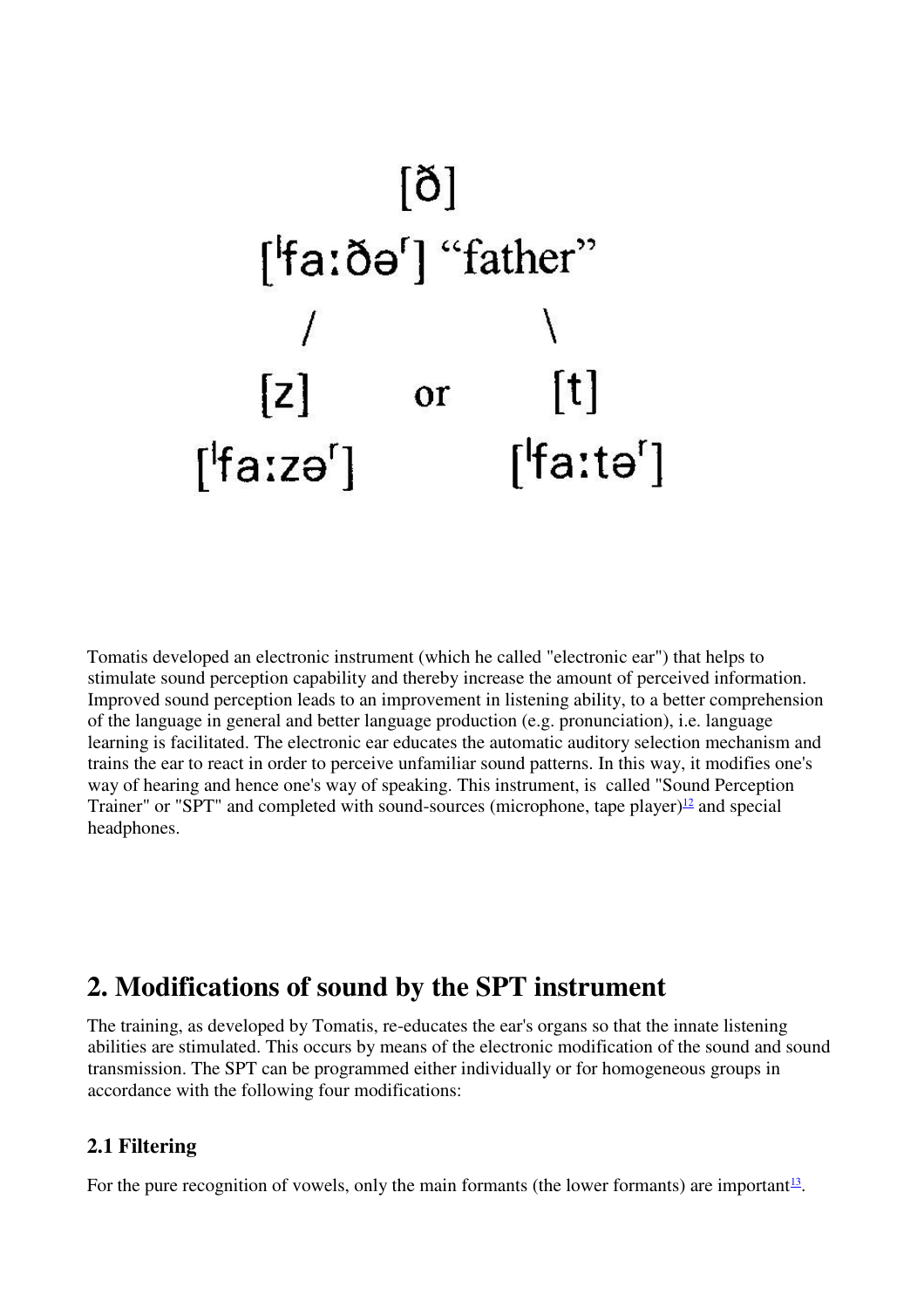The differences in the timbre of voice, on the other hand, lie mainly in the higher zones, especially in the secondary formants. They do not carry phonemic information and tend to be overshadowed by the strong main formants so that fine differences are not perceived. Through filtering from low to high frequencies (from 500 to 9,000 Hz), the learners are taught to become perceptive in the area of the overtones and to learn to distinguish sounds better.

#### **2.2 Transmission of sound through two channels**

The instrument uses two channels for the transmission of sound<sup>[14](http://crim.inalco.fr/recomu/colloque/#note14)</sup>[.](http://crim.inalco.fr/recomu/colloque/#note14) The sound structure in channel 1 (C1) enhances the frequency profile of the learner's way of speaking and hearing: lower frequencies are strengthened, higher ones weakened. In channel 2 (C2) the opposite occurs: the lower tones are weakened and the higher tones strengthened. By means of sudden "jumps" between the two channels, the ear is forced to adapt to the unfamiliar sound structure of the target language and the automatic selection mechanism described above is eliminated.



#### **2.3 Bone conduction of sound**

The headphones of the SPT have an additional transmitter for the bone conduction of sound in order to intensify sound perception by directly leading the sound vibrations to the inner ear through the skull. In this way there are three sources of sound transmission: the right ear, the left ear and the bone transmitter on top of the skull. Sound not only travels through the air, it also travels almost ten times faster through dense material like bone<sup>[16](http://crim.inalco.fr/recomu/colloque/#note16)</sup>[.](http://crim.inalco.fr/recomu/colloque/#note16) In the hearing/listening process, sounds are always received through bone and air conduction $\frac{17}{1}$  $\frac{17}{1}$  $\frac{17}{1}$ .

#### **2.4 Intensity differentials in the output**

The volume with which the manipulated sound message reaches the students' ears differs from one transmitter to another. It is especially reduced in the left ear. This modification is made because the two ears do not receive sounds in the same way. According to Tomatis, the right ear has a dominant function: it controls and guides the aspects concerning intensity, timbre, intonation, melody and semantics<sup>[18](http://crim.inalco.fr/recomu/colloque/#note18)</sup>[.](http://crim.inalco.fr/recomu/colloque/#note18) One reason for the right ear's dominance is that the length of the nervus recurrens, the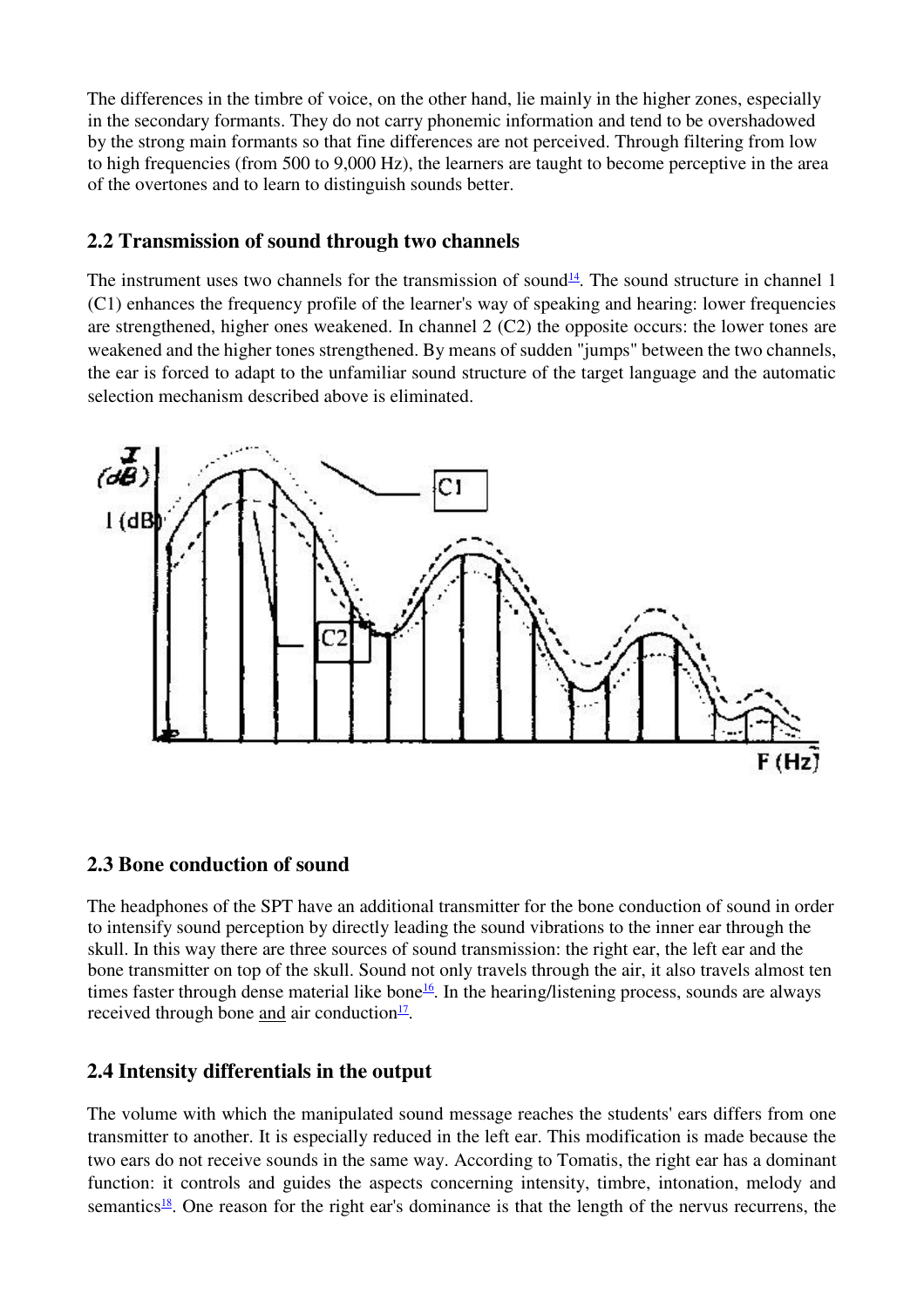part of the nervus vagus which controls the tympanum, pharynx and larynx, is 40 to 50 cm longer on the left side than on the right. This means a remarkable delay of the nervous signal<sup>[19](http://crim.inalco.fr/recomu/colloque/#note19)</sup>.



*Fig. 2: Abdominal part of the nervus vagus: the two recurrens nerves*

Tomatis gives another reason for the preference for the right ear during the training with the apparatus: the areas of the brain responsible for the analysis and recognition of speech, and the processing of phonetic information when acoustically presented are in the left hemisphere. Signals perceived by the left ear would first arrive in the right hemisphere and then be sent to the left for decoding[.](http://crim.inalco.fr/recomu/colloque/#note20) This means a loss of quality if the speaking process is controlled by the left ear $\frac{20}{1}$  $\frac{20}{1}$  $\frac{20}{1}$ .

## **3. Set-up of the SPT training programme**

The sound perception training programme precedes or accompanies conventional language study. It is not meant to be a competitive or substitute approach - it is a complementary or remedial one aimed at overcoming the barrier of acquiring the correct pronunciation. After a certain number of listening sessions, the training is complete and should not lose its effect over time. The SPT should be seen as an instrument for the correction of rigid listening habits, educating the automatic auditory selection mechanism which modifies hearing and hence speaking. The training, therefore, provides a "shortcut for learners" (McLaughlin, 1987, p. 48).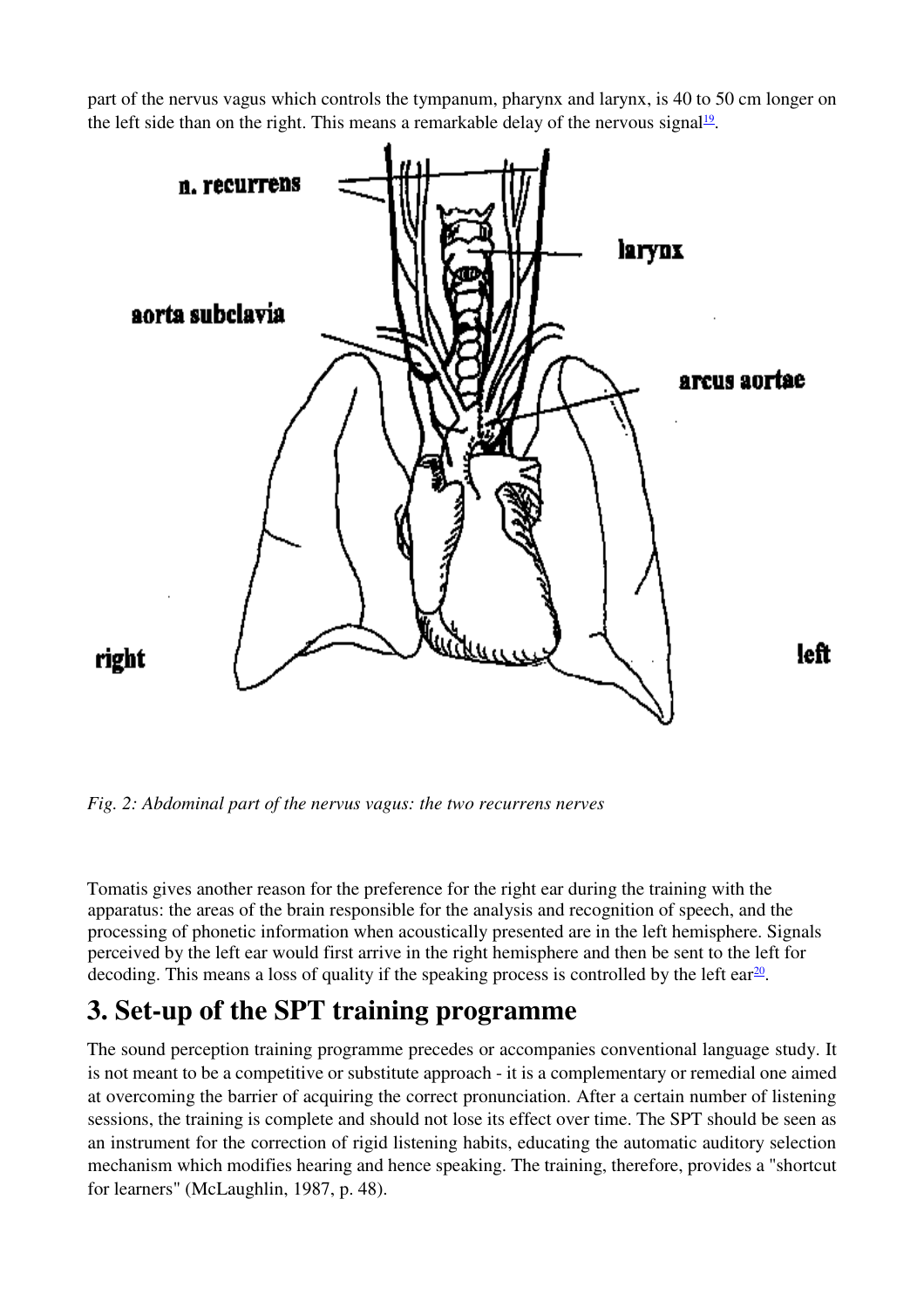#### *Fig. 3: Circle of effects*

The training which first stimulates the listening ability and is then integrated into pronunciation exercises needs to follow a regular schedule. Each session, which takes place on a daily basis, lasts a minimum of 60 and a maximum of 120 minutes (120 minutes turned out to be too long for students who have to find spare time in their university schedule). The total time involvement is around two months, but this can be extended if necessary.

Our training programme uses pronunciation exercises and texts which were developed within the "Audio-Lingua" project<sup>[21](http://crim.inalco.fr/recomu/colloque/#note21)</sup>[.](http://crim.inalco.fr/recomu/colloque/#note21) It is divided into two stages. The students start with a receptive stage and then proceed to a productive stage after a pause of two to three weeks. During the **receptive stage,**  the learners listen to tapes with texts in the target language. The SPT performs the modifications mentioned above. The learners are not always consciously aware of these modifications, but the SPT forces their ear to "open up" to unfamiliar sounds.

During the **productive stage**, the students listen to recordings in the target language (words, phrases, sentences and short texts), repeat them and also read aloud themselves. While they are repeating or reading, the SPT instrument is constantly adapting their ears – and thus their voices – to the typical frequency spectrum of the target language so that the training has a double effect: It affects both listening and speaking and gives the students the possibility of self-monitoring. The students learn to experience how a native speaker of the language they are studying hears the language, and this gives them an advantage over someone who tackles it with only his/her own ethnic sound inventory to rely on. During and after the training, students are more likely to speak with the correct pronunciation and intonation of the foreign language.

## **4. Testing of the SPT method within the "Audio-Lingua" project**

The study was carried out in five universities with three testing groups, all students of German: Forlì, Antwerp, Saragossa, Milan and Brescia. In all universities the same material was used (German as a target language $^{22}$  $^{22}$  $^{22}$ [\)](http://crim.inalco.fr/recomu/colloque/note22) since German was the first pronunciation course to be developed within the project and in this way the results are comparable. Potentially, the results can be transferred to any target language and any source language. The three testing groups had the following profile:

- **1. PT group: The students worked with the SPT instruments using the pronunciation material developed within the project (German as a target language). A teacher was only occasionally present but did not intervene or help.**
- **2. Control group**: The students worked in a conventional language laboratory with the same material (German as a target language, as developed within the project), but without any sound manipulation. Here, a teacher was always present, and controlled and corrected the students' performance. – Saragossa did not have a control group.
- **3. Zero group: The students of this group did not undergo any specific pronunciation training, they merely carried on with their everyday university courses in German. – Forlì did not have a zero group. S**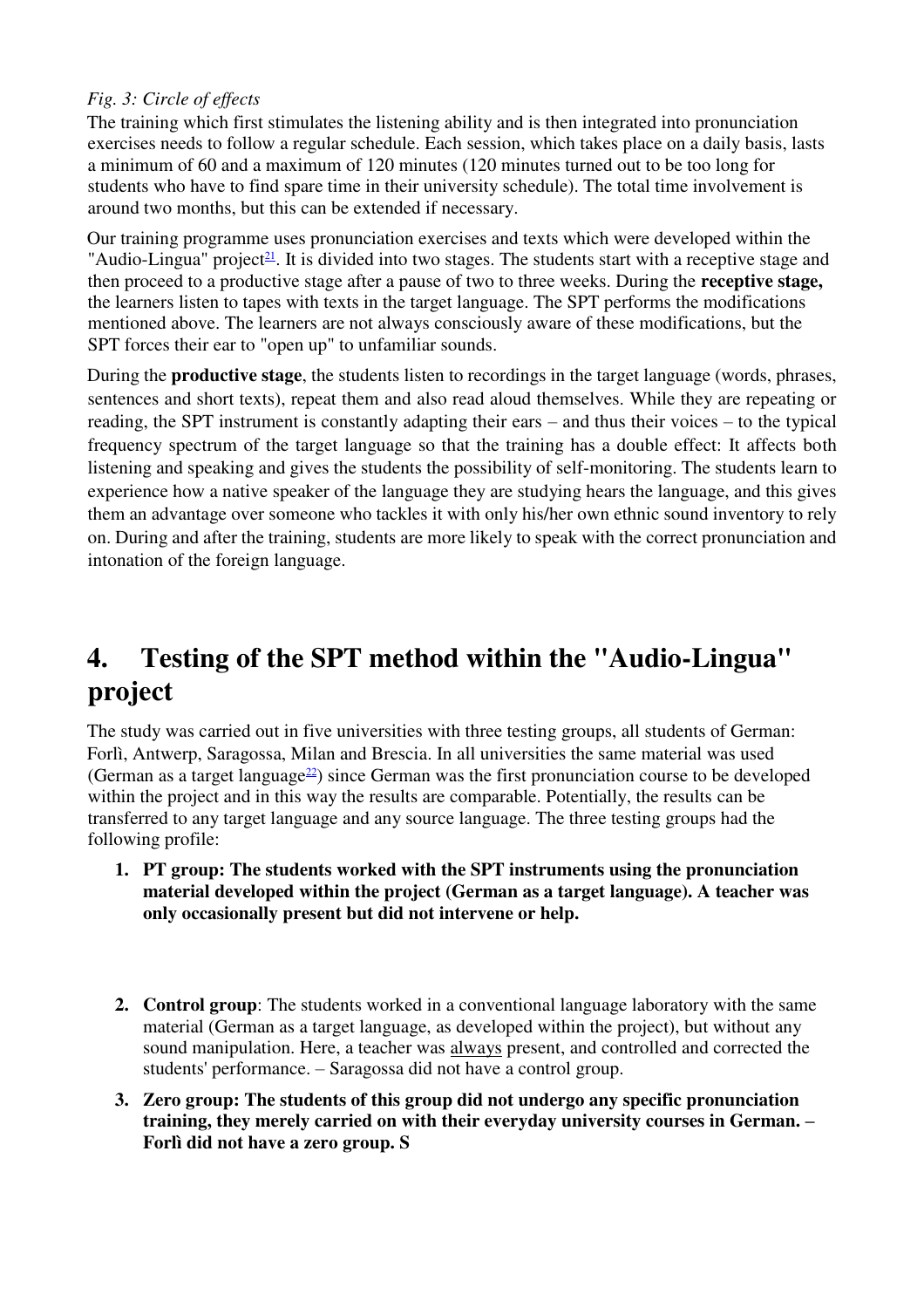All students of all three groups underwent an initial and final test; the experimental group took an additional interim test. Initially, there were 203 people; by the end, the number was reduced to 158, 128 of which were regarded as statistically significant<sup>[23](http://crim.inalco.fr/recomu/colloque/#note23)</sup>[.](http://crim.inalco.fr/recomu/colloque/#note23) All tests consisted of a listening test (sound perception threshold, selectivity and laterality), a "receptive test" (phoneme differentiation, multiple choice and word stress tests) and a "productive test" (reading aloud, repetition and free speech) $\frac{24}{4}$  $\frac{24}{4}$  $\frac{24}{4}$ . *listening test* • **sound perception threshold** 

• **selectivity**

| "receptive<br>(in the language lab)                                                                                  | "test        | $\bullet$ | <b>laterality</b><br>phoneme differentiation<br>multiple choice (sound discrimination) |
|----------------------------------------------------------------------------------------------------------------------|--------------|-----------|----------------------------------------------------------------------------------------|
| "productive"<br><i>(individual test, recordings)</i><br>for                                                          | test<br>tape |           | word stress<br>reading aloud (dialogue and prose)<br>repetition                        |
| suprasegmental<br>and<br><i>evaluation</i> )<br>questionnaire<br>Fig. 4: Tests which all participants had to undergo | segmental    |           | free speech<br>student's own impression                                                |

### **5. First results**

The Dutch testing institute CITO helped with the set-up of the tests and is evaluating the test results using the one-parameter Rasch model<sup>[25](http://crim.inalco.fr/recomu/colloque/#note25)</sup> [w](http://crim.inalco.fr/recomu/colloque/#note25)hich is a model from the Item Response Theory (IRT). The Rasch model specifies a relationship between observable test performance and an unobservable trait or ability assumed to underlie this performance $\frac{26}{1}$  $\frac{26}{1}$  $\frac{26}{1}$ .

Each of the tests was assigned 248 items<sup>[27](http://crim.inalco.fr/recomu/colloque/#note27)</sup> [f](http://crim.inalco.fr/recomu/colloque/#note27)or statistical evaluation. Each single item was given an attribution which encodes the result of the students' performance on the single item (the total data set is over 1,600 item-person encounters). By applying the IRT model, the relationship between the observable result of a test and the ability of the person undergoing the test can be calculated $28$ [.](http://crim.inalco.fr/recomu/colloque/#note28) The difference in this variable between the ability of a subject and the difficulty of an item determines the probability of a correct response. Thus the elaborated test results can be described in ability scores, which are closely connected to the linguistic competence of the participant. Even though CITO is still working on the preparation of the final report, in which single aspects of the overall results will be looked at, compared and discussed, they have so far produced figures which visualise the overall results (all the tests together) on an ability scale, which shows the students' ability to learn or make progress in the foreign language on the basis of their test results. The following table shows the evaluation of the linguistic ability of the participants in T1 (initial test), T2 (interim test, only in Forlì) and T3 (final test) $29$ :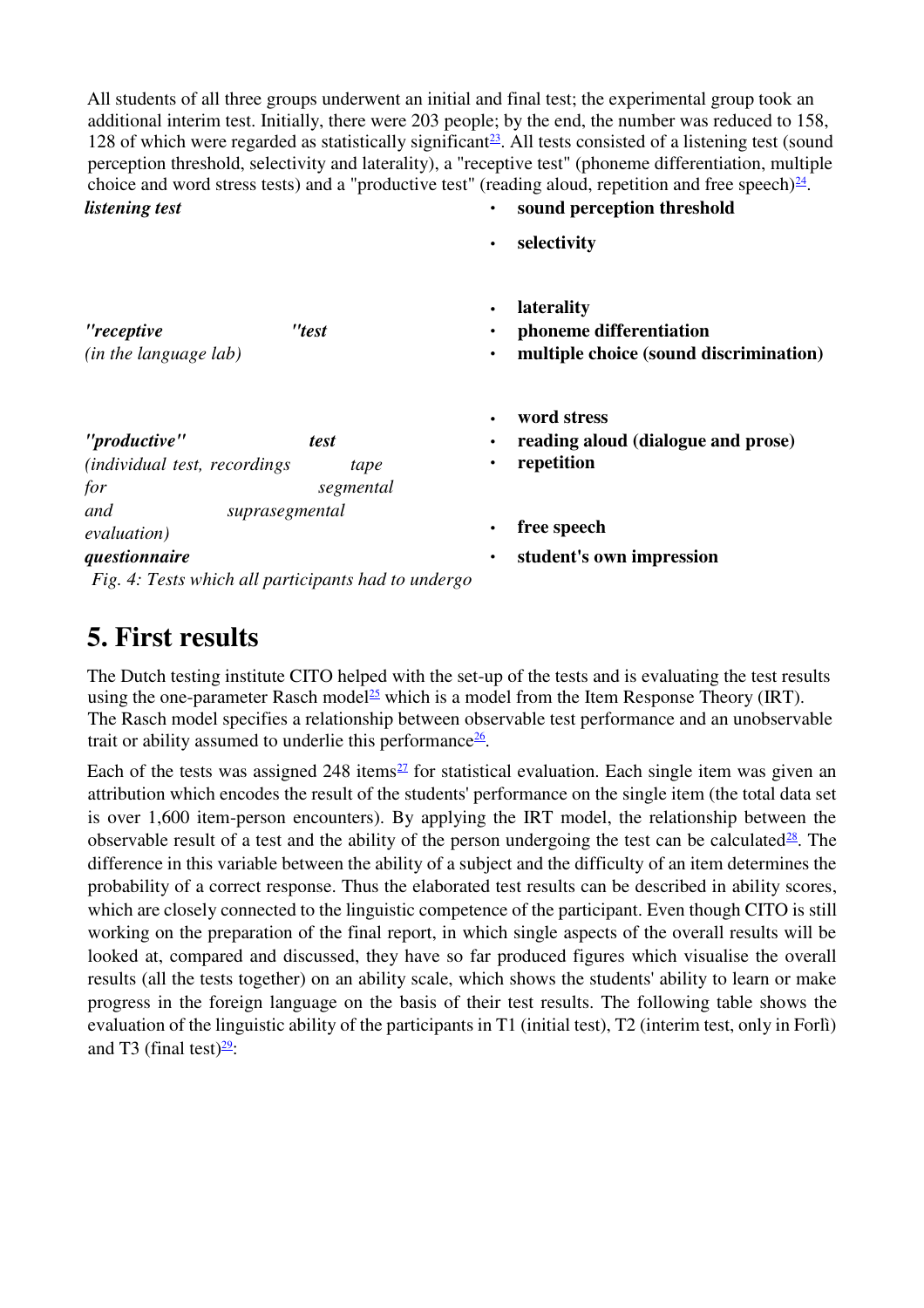

*Fig. 5: Evaluation of the linguistic ability of the participants*

Results show that in all the testing groups at all partner universities, the SPT training led to an increase in phonetic ability, with the SPT groups showing a significant advantage in comparison to the control groups and the zero groups.

Let us take a closer look at the growth in the ability score of the single groups in Forlì, Antwerp and Saragossa:

| Forlì growth     | SPT group: 62.35 %,    | control group: $28.90\%$ |
|------------------|------------------------|--------------------------|
| Antwerp growth   | SPT group: $64.07\%$ , | control group: $45.12\%$ |
| Saragossa growth | SPT group: 114.42 %,   | zero group: $55.20\%$    |

The high numbers in Saragossa probably result from the fact that the level of German of both groups was very low to start with. This led to a faster improvement than in Forlì or Antwerp (both schools for interpreters and translators).

When comparing the overall results of the SPT groups and the control groups at T 1 (initial test) and T 3 (final test, about three months later), the results provide an impressive picture: in general, the ability of the SPT groups increased by 70.95 % whereas the control groups had a mean increase of 36.52 %: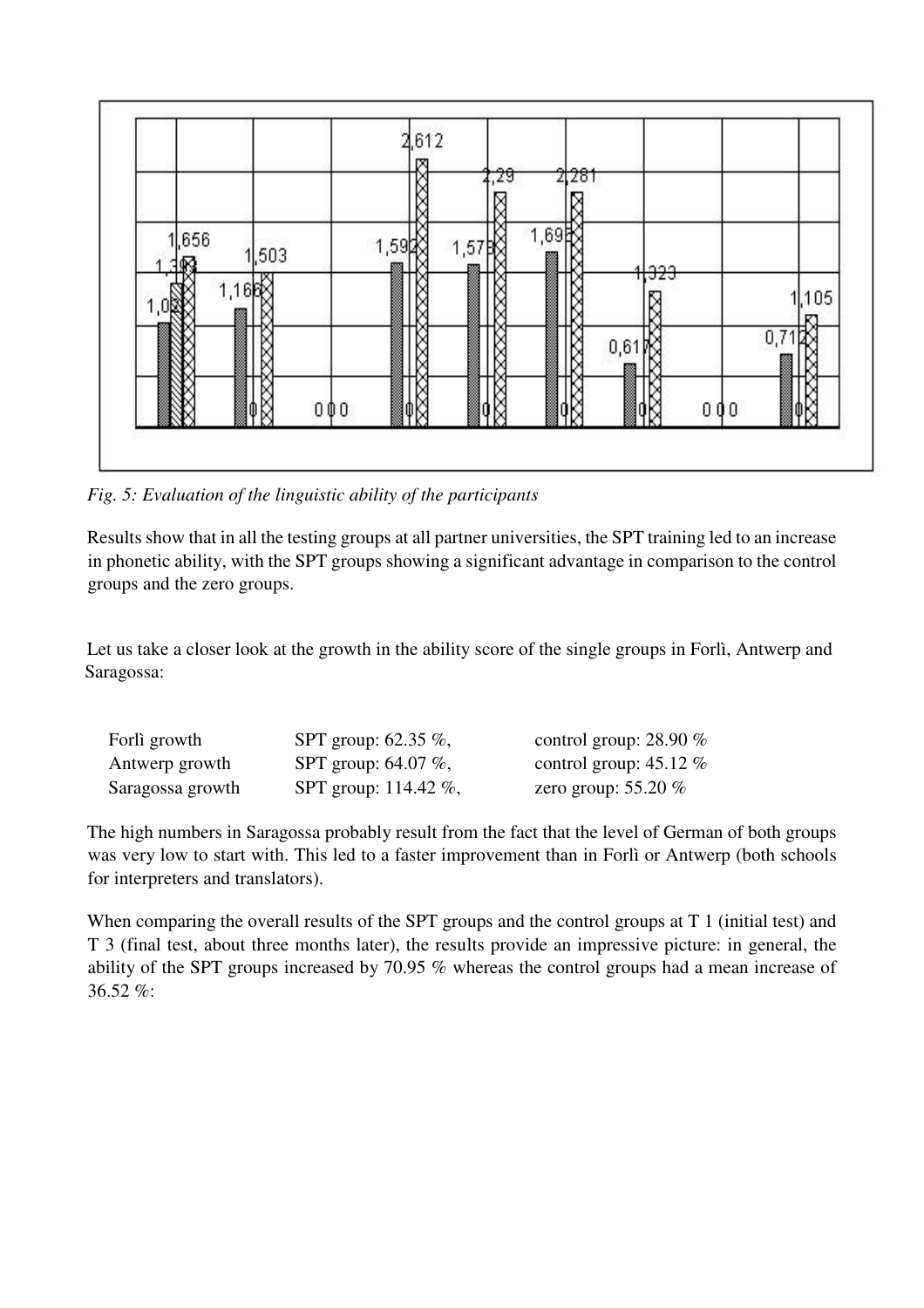

*Fig. 6: Ability increase between T 1 and T 3 of all SPT and control groups*

These results show clearly that the method might mean a remarkable innovation in foreign language learning and teaching. If transferred into time units, a student working with the SPT method would be able to achieve the same results in almost 50 % less time as someone from the same course who worked without any specific sound perception training.

# **6. Conclusion**

The test results show that so far students who undergo the SPT training have a significantly better pronunciation than those who work using only pronunciation exercises. Sound perception training turned out to be a valuable instrument to support and facilitate language courses and to accelerate oral production ability. It may be of considerable help in a multilingual comprehension approach because the training literally "opens up" the ear and the learner acquires greater sensitivity towards auditory input in general.

Four groups of learners in particular may be able to profit from the SPT method:

1. Adult learners, who are known to have more difficulties than children in learning foreign languages in terms of pronunciation and intonation;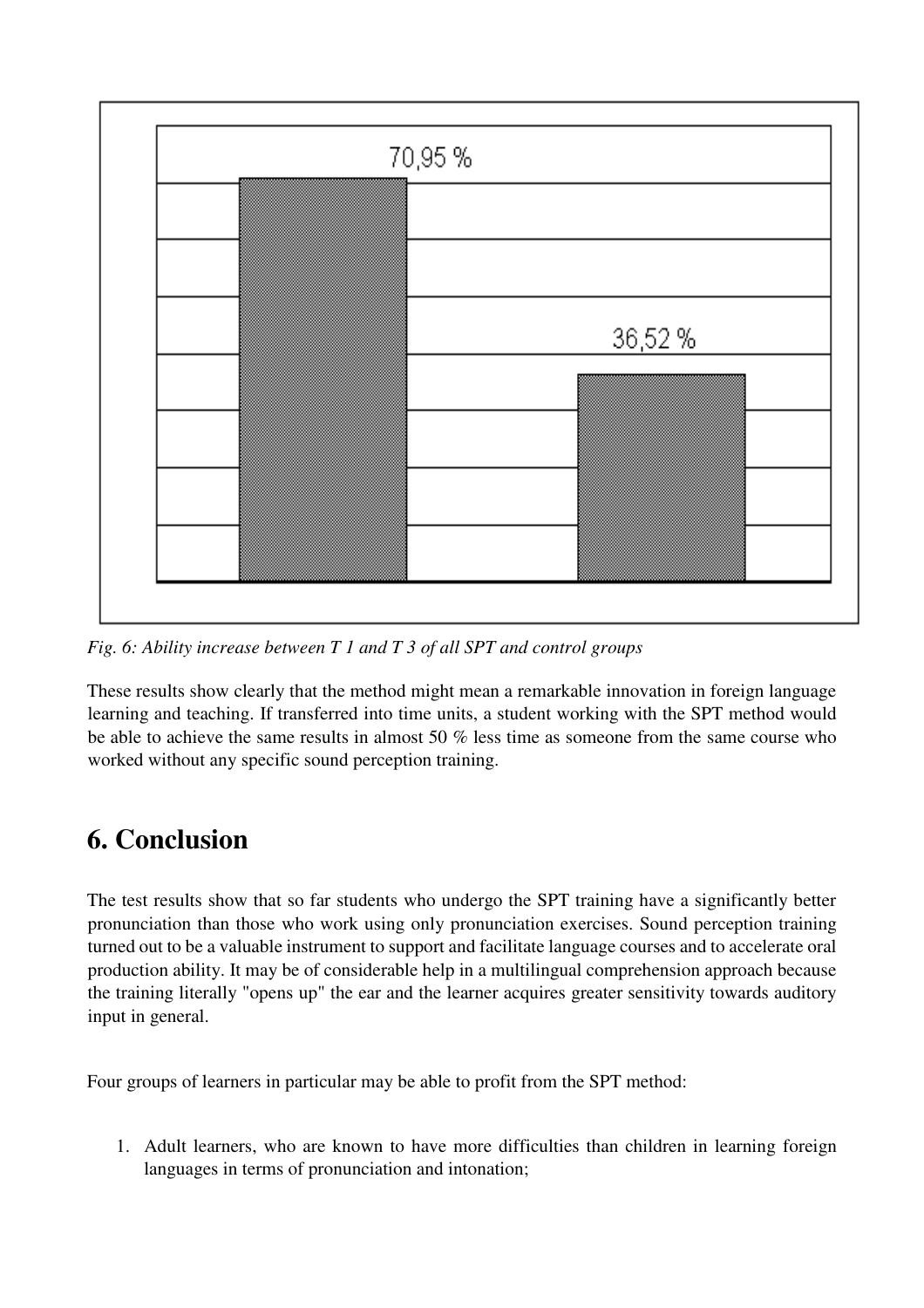- 2. Advanced learners who already have a high level of language proficiency and see themselves at a level from which they cannot progress without additional help;
- 3. Isolated learners who have to learn a language autonomously, without the presence of a (native) teacher or the possibility to spend time in the country of their target language.
- 4. Young learners with special hearing difficulties (remedial teaching).

It is also believed that average learners, at whatever stage of proficiency, can greatly profit from systematic or occasional training with the materials developed for the  $SPT_{30}^{\text{30}}$  $SPT_{30}^{\text{30}}$  $SPT_{30}^{\text{30}}$ .

# **Footnotes**

<sup>1</sup> Our partner universities were:

- 1. Katholieke Vlaamse Hogeschool (Antwerp, Belgium)
- 2. Gerhard-Mercator-Universität-Duisburg (Duisburg, Germany)
- 3. Università La Sapienza (Rome, Italy)
- 4. Università Cattolica del Sacro Cuore di Milano (Milan and Brescia, Italy)
- 5. Universidad de Zaragoza (Saragossa, Spain)

The partner universities tasks were:

- to test the SPT method:
- to develop pronunciation material for the target languages German, Italian, Dutch and Spanish.

The names and tasks of the two non-university institutions were:

- 1. Diapason Ltd., Milan, Italy, which provided us with the electronic instruments and the technical know-how;
- 2. CITO (National Institute for Educational Measurements), Arnem, Netherlands: consultation in the setup of the tests and the evaluation of the data and test results.
- <sup>2</sup> Frequency means the number of sound waves per second and is measured in Hertz. The higher the frequency, the higher the sound. A human ear can perceive from 16 up to 16,000 Hertz (sometimes 20,000 Hertz: cf. v. Essen 1979, p. 152)

<sup>&</sup>lt;sup>3</sup> See the research by M. Pierre and P. Grassé, presented by R. Husson, 1957.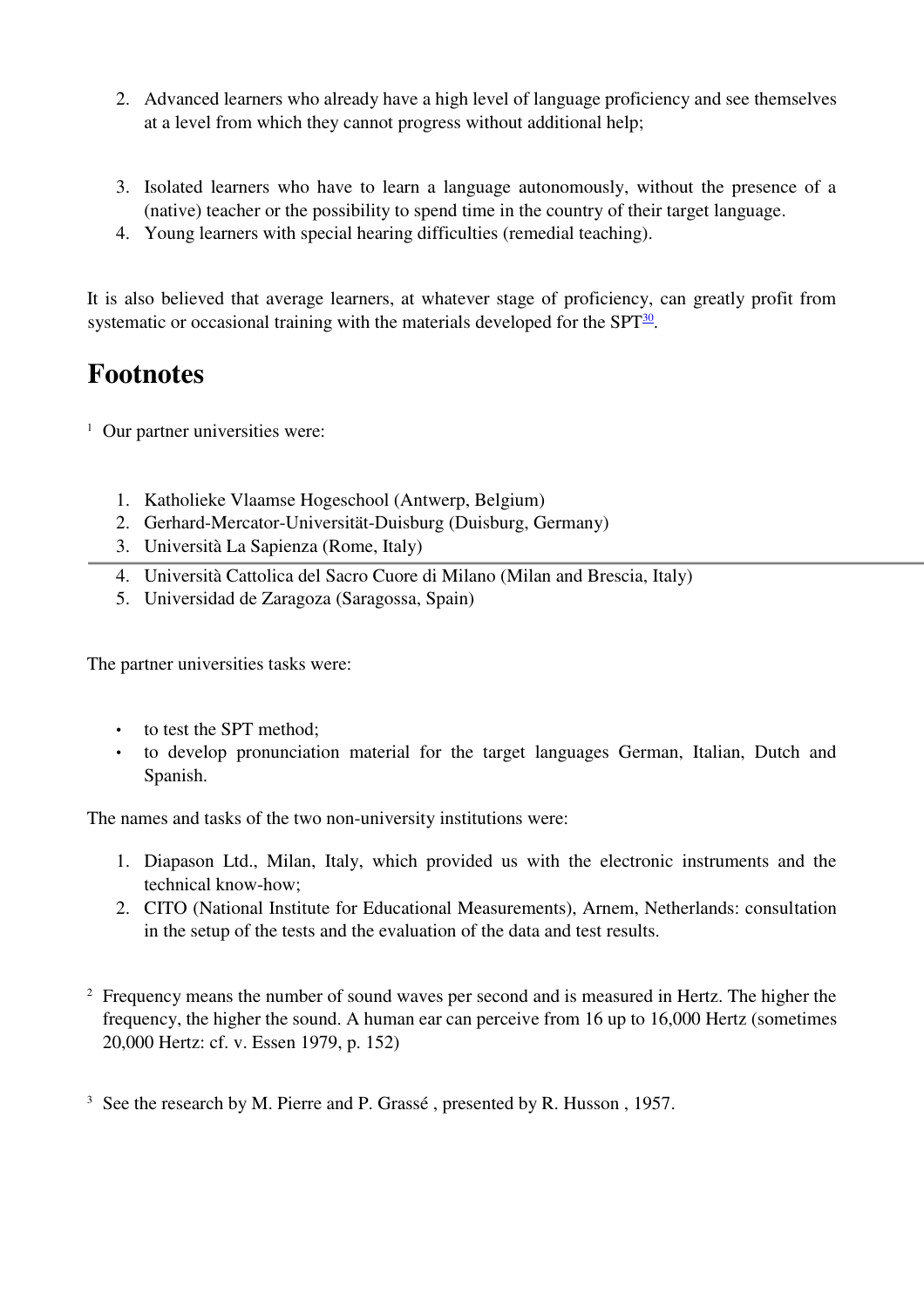- <sup>4</sup> To give some figures: according to J. Wendler and W. Seidner (1987, p. 86) total auditory registration is ca. 100,000 bit/sec, whereas the auditory perception is 50 bit/sec, which is only a 2,000th of the total information.
- <sup>5</sup> Psychologists call this phenomenon of auditory selection "cocktail-party effect"
- <sup>6</sup> Studies show that after three months a baby starts to form a listening pattern which is fully developed by the age of 16 (Caneau 1992, pp. 19, 39).
- <sup>7</sup> Cf. Tomatis, 1991.
- <sup>8</sup> Cf. Delattre, 1965.
- <sup>9</sup> As Krashen says, the adult learners' poorer language acquisition ability results in a high affective filter, which works as a barrier against acquisition. Adults use a cognitive controlling instrument, which he calls "monitor". (Krashen, 1985)
- <sup>10</sup> In the 1950s, Nicolay Trubetzkoy talked about "phonological grids" which function as filters: unknown sound characteristics of the foreign sound system would pass through the grid (which means that the decoding mechanism fails) whereas those familiar to the learner would be "held up". (Trubetzkoy, N.S. *Grundzüge der Phonologie*. Göttingen: Vandenhoek & Ruprecht, 1958)
- <sup>11</sup> The kind of differentiation tests which were taken by the students at the University of Bologna were, for example, rows of words which differed slightly. The student had to indicate the one which sound different from the others, e.g. "Miller - Müller - Miller - Miller", where the right answer would have been a mark at the second position.
- <sup>12</sup> Sound sources can be tape recordings as well as the learner's own voice (which immediately reaches the learner's ears through the headphones via a microphone and an automatic circuit).
- $13$  In the spectra of vowels, the main formants of the vowels are located in the following areas:  $\pi/1$ : 200 - 400 and 3,000 - 3,500 Hz; /e/: 400 - 600 and 2,200 - 2,600 Hz; /a/: 800 - 1,200 Hz; /o/: 400 - 600 Hz; /u/: 200 - 400 Hz. (Cf. Trendelenburg in Habermann 1986, p. 77).
- <sup>14</sup> Two channels do not mean that one channel is used for the right ear and the other is used for the left ear. The sound is being modified constantly but not synchronized on both sides through the two channels.
- $15$  I indicates the intensity of sound, which is measured in decibels (dB), F stands for frequency, which is measured in Hertz (Hz).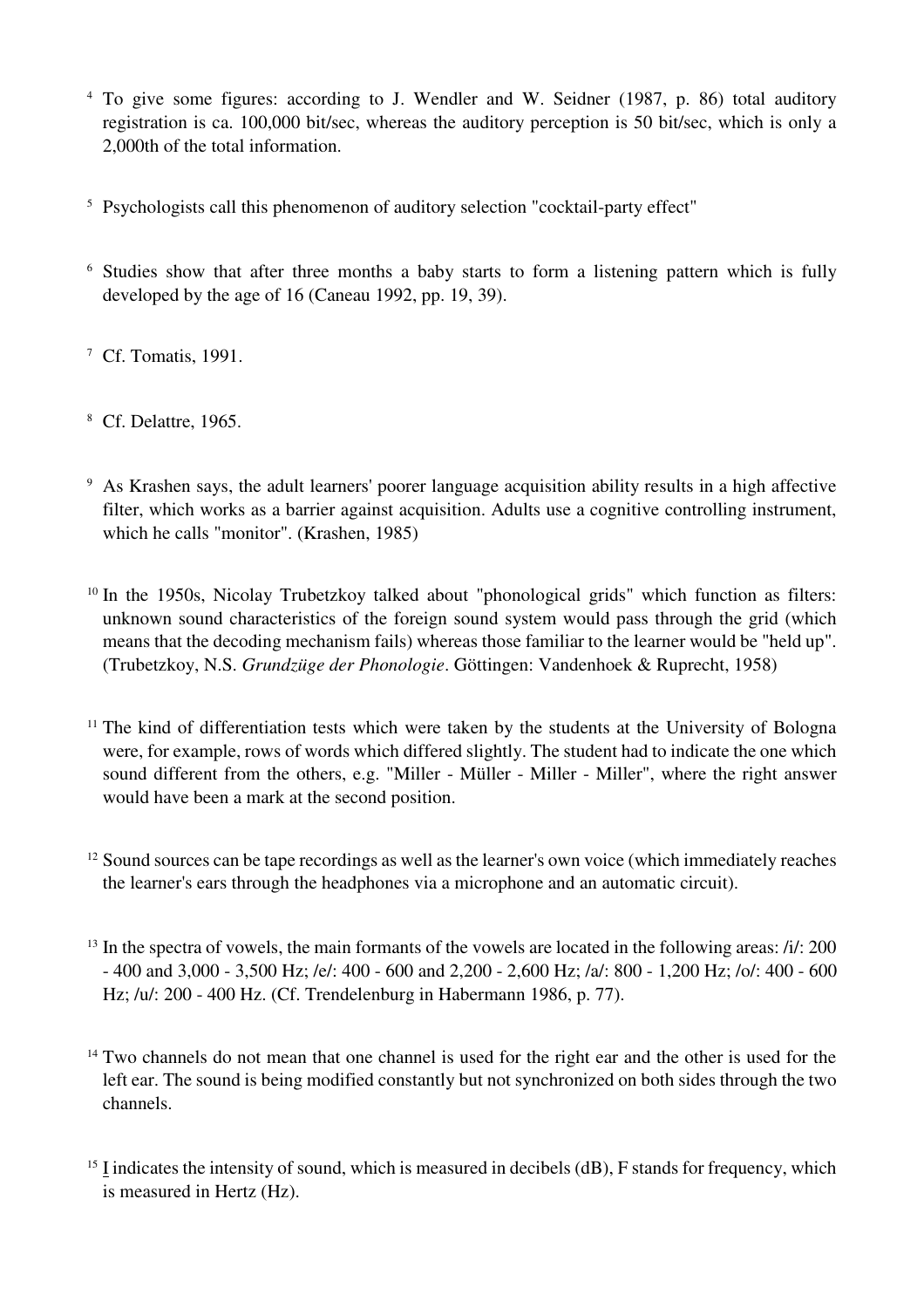<sup>16</sup> D.R. Lide compares numbers for the speed of sound transmission in meters per second: (Cf. Lide, 1993)

dry air, 0°C - 353 m/secsea water, 25°C - 1,531 m/sec bone - 3,380 m/sec

We can easily test bone conduction in our own body when we put our fingers in our ears and speak aloud. Everything we hear is mainly transmitted by the bones of our skull and not through the air. We are always used to hearing ourselves in a combination of bone transmission and air transmission. That is why tape recordings of our own voice sound so strange to us. In the latter case the bone conduction is mainly eliminated.

<sup>18</sup> For lateralisation of the hearing process see Tomatis, 1986, pp. 64-85.

<sup>19</sup> Cf. Kahle et al., 1991, pp. 108-09.

<sup>20</sup> Cf. A. Tomatis, 1977, p. 86 and Wirth 1994, pp. 76-88.

<sup>21</sup> Cf. Kaunzner, 1994, pp. 72-73 and Kaunzner/Gianni, 1997.

<sup>22</sup> The textbook (with 5 audio cassettes) for Italian native speakers is now available: U.A. Kaunzner, 1997. *I Suoni del Tedesco. Deutsche Aussprache für italienischsprachige Lerner*. Bologna, CLUEB. A general version on CD (for any source langage) is in print by Julius Groos Verlag, Heidelberg

<sup>23</sup> There were several reasons for excluding some of the participants and for not considering Milan and Brescia at all:

- 1. organizational problems;
- 2. technical problems with the instruments (which turned out to need further improvement in order to be used with large groups);
- 3. the fact that some participants could not follow the whole set of sessions or missed the final tests.

 $24$  For a more detailed description of the testing material see Kaunzner/Gianni, 1997.

<sup>25</sup> Cf. Rasch, 1980.

.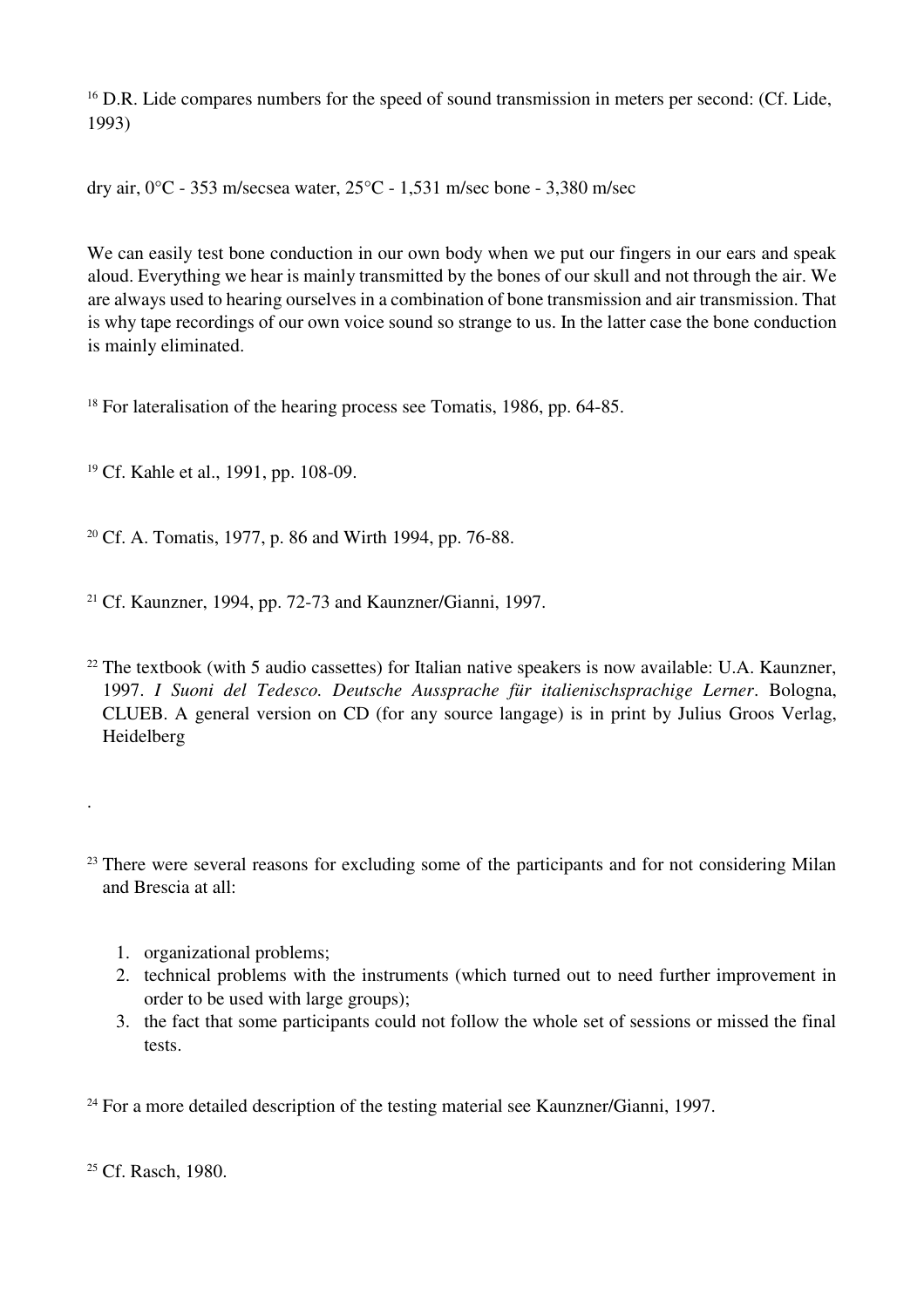- <sup>26</sup> If the applied model holds true for all items in a particular set, all items measure the same ability, and a subject of higher ability will have a higher probability of a correct response for all items in the test than a subject of lower ability. Similarly, the positive differences in mean ability between groups of subjects will result in positive differences in probability for these groups to succeed in each and every item in the test. The computer programme OPLM (Verhelst et al., 1995) is being used to estimate the item difficulty parameter, given the data set. By using the conditional maximum likelihood (CML) estimation procedure, it was possible to estimate the item parameters without any constraint on the ability distributions within each group or across groups. (John De Jong, Director of the Language Testing Unit in CITO, final report in preparation).
- <sup>27</sup> "Item" means a single aspect in a test which is evaluated (for example, whether the sentence stress in one of the repetition exercises is being repeated with the stress on the right word).
- <sup>28</sup> John De Jong, Director of the Language Testing Unit in CITO, final report in preparation.
- <sup>29</sup> By applying Item Response Theory, differences in scores between the groups at T1 become irrelevant.

<sup>30</sup> A detailed report on the test results will be published by CITO by the end of 1997.

### **References**

Cauneau, I. 1992. *Hören - Brummen - Sprechen*. München, Klett.

Delattre, P. 1965. *Comparing the phonetic features of English, German, Spanish and French*. Heidelberg, Groos.

Essen, O. v. 1979. *Allgemeine und angewandte Phonetik*. Berlin, Akademie Verlag. Habermann, G. 1986. *Stimme und Sprache*. Stuttgart, Thieme.

Fromkin, V., Rodmann, R. 1993. *An introduction of language*. Fort Worth, Harcourt Brace.

Habermann, G. 1986. *Stimme und Sprache*. Stuttgart, Thieme.

Husson, R. 1957. Etude expérimentale des modifications éventuelles de la fourniture vocalique sous l'influence de fournitures auditives stimulatrices concomitantes. (Resumé of the experimental work by M. Pierre and P. Grassé for the Académie des Sciences.).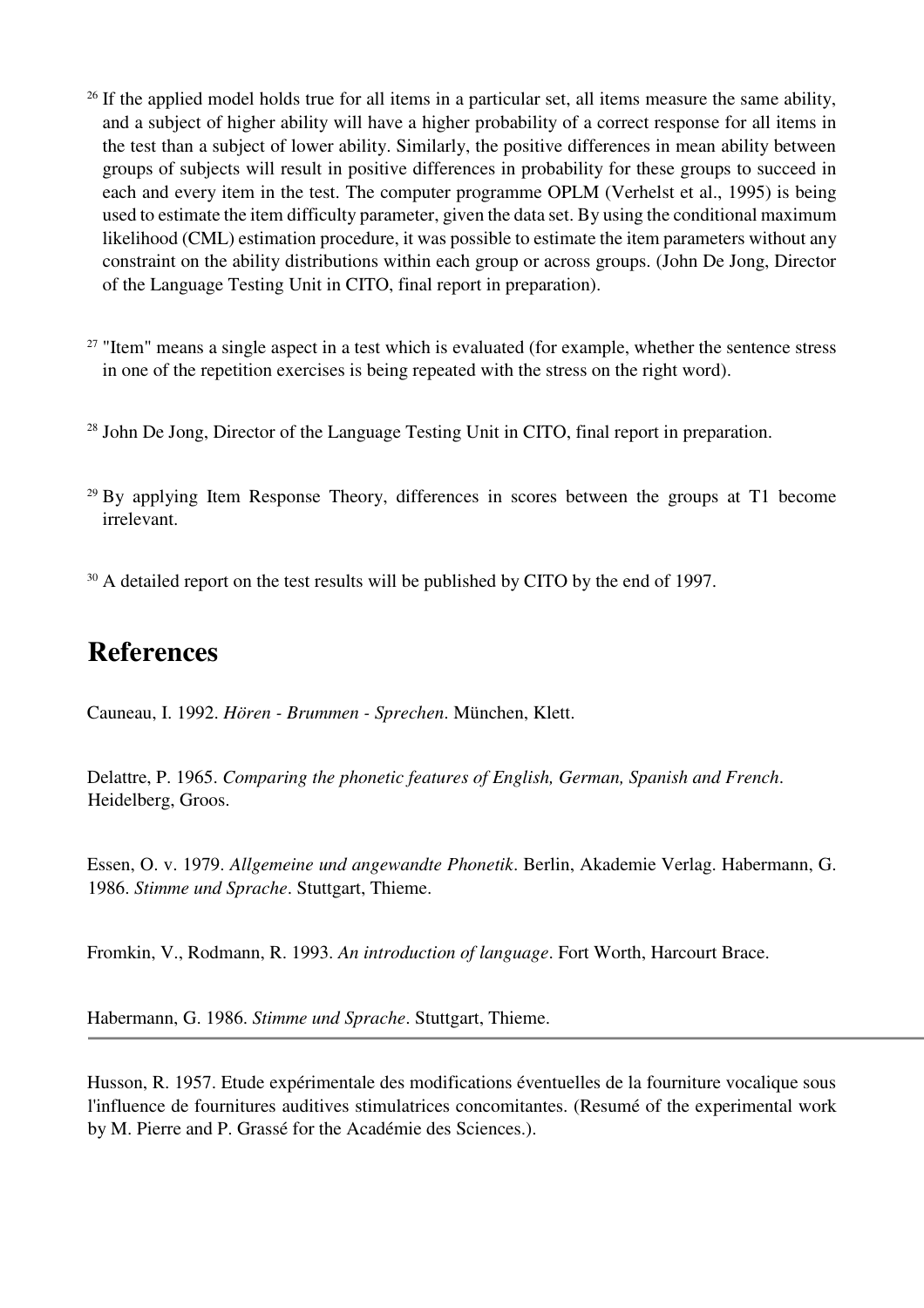Kahle, W. et al. 1991. *Taschenatlas der Anatomie: Nervensystem und Sinnesorgane*, Vol. 2. Stuttgart, Thieme.

Kaunzner, U. 1994. Neue Wege zur Verbesserung des Hörverstehens und der Aussprache beim Fremdsprachenerwerb. *Zielsprache Deutsch, 25*, 2, 68-74.

Kaunzner, U. 1995. Fast forward: Electronic Acceleration and Improving of Comprehension and Speaking in Foreign Language Learning. In R. Dirven, J. Vanparys (eds.) *Current approaches to the lexicon*. Frankfurt/M., Lang, 503-17.

Kaunzner, U. 1996. Elektronisches Hörprogramm zur Verbesserung des Hörvermögens und der Aussprache im DaF-Unterricht. *Materialien Deutsch als Fremdsprache 42*. Regensburg, 199-212.

Kaunzner, U., Gianni, F. 1997. Il progetto Audio Lingua: miglioramento della comprensione auditiva e della espressione orale di una lingua straniera. *Quaderni del Centro Linguistico dell'Università di Verona.* Verona, UP. *(in print)*

Lide, D.R. ed. 1993. *Handbook of chemistry and physics.* Boca Raton, CRC Press.

Luchsinger, R., Arnold, G.E. 1965. *Voice-speech-language*. Belmont, Wadsworth.

McLaughlin, B. 1987. *Theories of second-language learning*. London, Arnold.

Rasch, G. 1980. *Probalislistic models for some intelligence and attainment tests.* Chicago, UP.  $\mathbf{S}$ 

Tomatis, A. 1977. *L'oreille et la vie*. Paris, Laffont.

Tomatis, A. 1978. *L'oreille et le langage*. Paris, Éditions du Seuil.

Tomatis, A. 1986. *Vers l'écoute humaine,* Vol. 1. Paris, Les Editions ESF.

Tomatis, A. 1987. *L'oreille et la voix*. Paris, Laffont.

Tomatis, A. 1991. *Nous sommes tous nés polyglottes*. Paris, Fixot.

Verhelst, N.D. et al. 1995. *One-Parameter Logistic Model OPLM*. Arnhem, Cito.